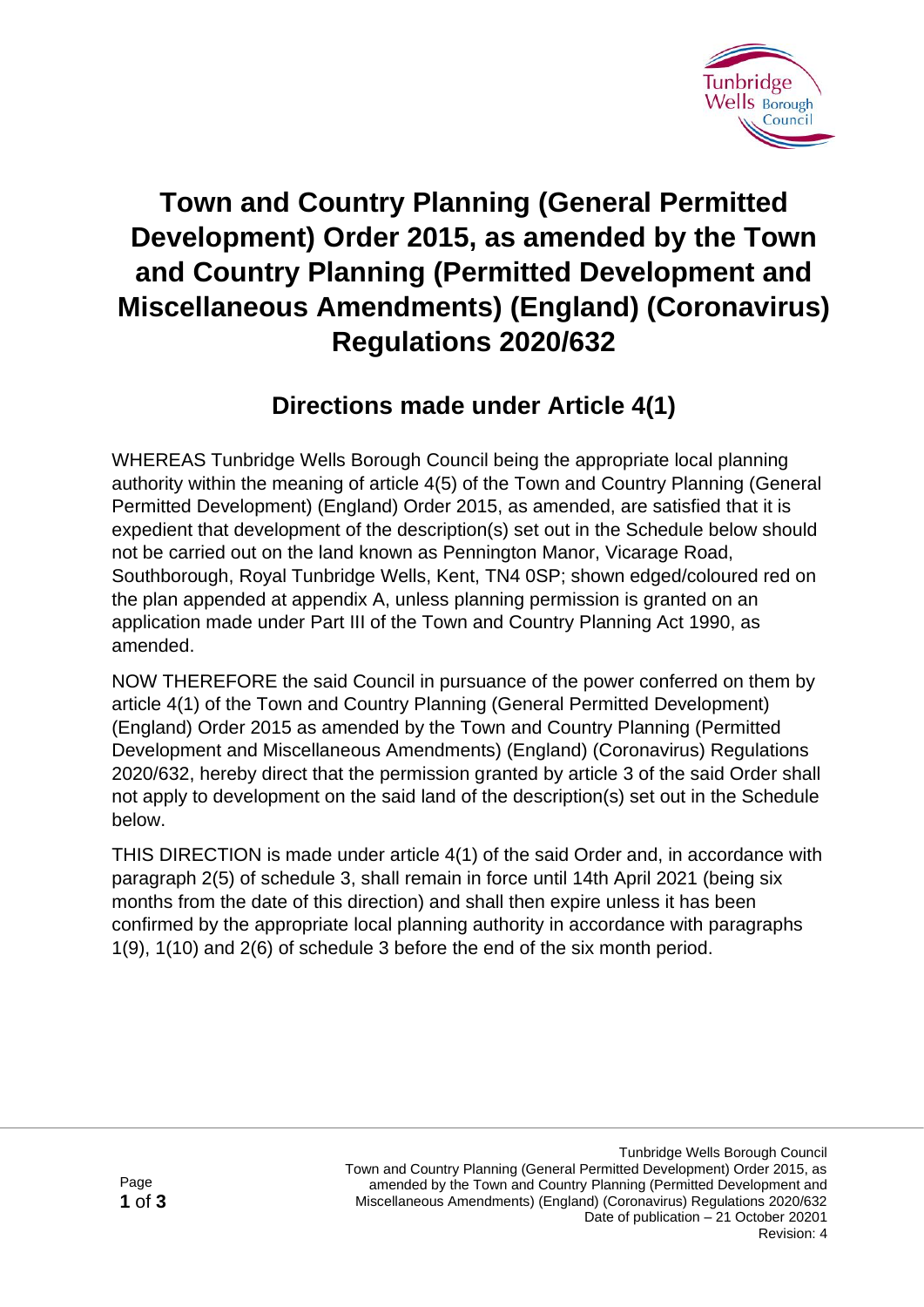## **Schedule**

Development consisting of works for the construction of up to two additional storeys of new dwellinghouses immediately above the existing topmost residential storey on a building which is a purpose-built, detached block of flats, together with any or all (a) engineering operations reasonably necessary to construct the additional storeys and new dwellinghouses; (b) works for the replacement of existing plant or installation of additional plant on the roof of the extended building reasonably necessary to service the new dwellinghouses; (c) works for the construction of appropriate and safe access and egress to the new and existing dwellinghouses, including means of escape from fire, via additional external doors or external staircases; (d) works for the construction of storage, waste or other ancillary facilities reasonably necessary to support the new dwellinghouses being development comprised within Class A of Part 20 of Schedule 2 to the said Order and not being development comprised within any other Class.

Made under the Common Seal of Tunbridge Wells Borough Council this  $5^{4}$ ay of  $0 \text{cber}$  2020



The Common Seal of the Council was affixed to this Direction in the presence of Caracter almanage Authorised signatory

Confirmed under the Common Seal of Tunbridge Wells Borough Council this +day of Twwar  $2021$ 

The Common Seal of the Council was affixed to this Direction in the presence of Condett Jalmans **Authorised Signatory** 

> Tunbridge Wells Borough Council Town and Country Planning (General Permitted Development) Order 2015, as amended by the Town and Country Planning (Permitted Development and Miscellaneous Amendments) (England) (Coronavirus) Regulations 2020/632 Date of publication – 21 October 2020 Revision: 7

Page **2** of **3**